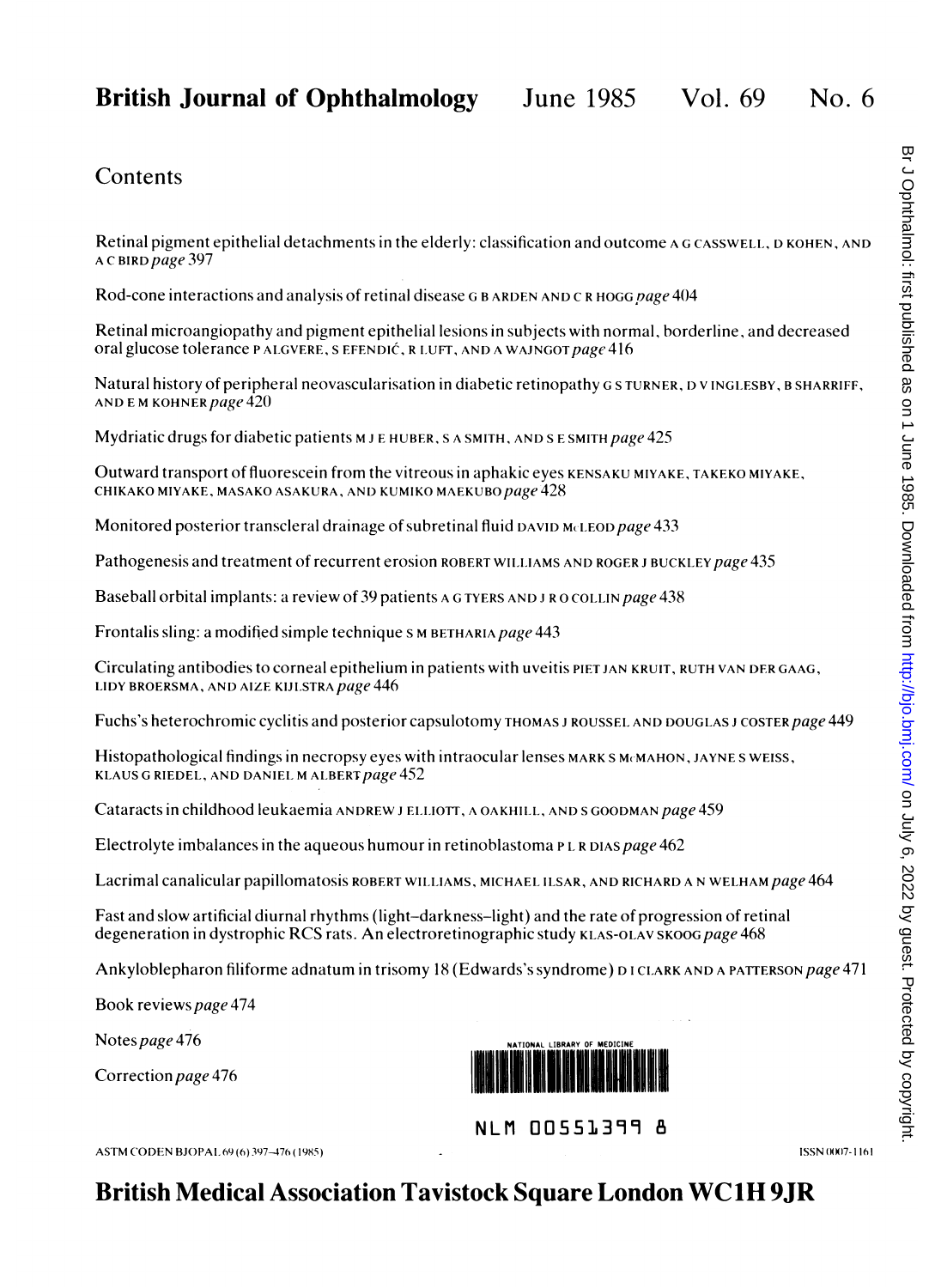Editorial: Herpes simplex conjunctivitis page <sup>1</sup>

Epidemiological and clinical features of primary herpes simplex virus ocular infection <sup>S</sup> DAROUGAR, M S WISHART, AND N D VISWALINGAM page 2

Histiocytosis X: an ophthalmological review A T MOORE, J PRITCHARD, AND D S I TAYLOR page 7

Polyunsaturated fatty acids and diabetic retinopathy JULIA HOWARD-WILLIAMS, P PATEL, R JELFS, R D CARTER, P AWDRY, A BRON, J I MANN, AND T D R HOCKADAY page 15

Autoimmunity in hereditary retinal degeneration. I. Basic studies SUSAN M CHANT, JOHN HECKENLIVELY, AND ROBERTA H MEYERS-ELLIOTT page 19

Distribution of tetracycline in the conjunctiva of patients on long term systemic doses P N DILLY AND I A MACKIE page 25

Embolic retinopathy due to Corynebacterium minutissimum endocarditis BRIAN <sup>J</sup> HERSCHORN AND ALEXANDER <sup>J</sup> BRUCKER page 29

An unusual case of congenital unilateral Coats's disease associated with morning glory optic disc anomaly <sup>I</sup> KREMER, <sup>S</sup> COHEN, R BAR IZHAK, AND <sup>I</sup> BEN-SIRA page 32

Effect of orally administered nadolol on the intraocular pressure in normal volunteers JOHN WILLIAMSON, H <sup>R</sup> ATFA, <sup>P</sup> A KENNEDY, AND <sup>J</sup> G MUIR page 38

Comparative efficacy of orally and topically administered  $\beta$  blockers for chronic simple glaucoma JOHN WILLIAMSON, J D H YOUNG, H ATTA, GORDON MUIR, AND H KADOM page 41

Role of sodium hyaluronate (Healonid) in triangular flap trabeculectomy s o HUNG page 46

Effect of age on contrast sensitivity function: uniocular and binocular findings J E ROSS, D D CLARKE, AND A <sup>J</sup> BRON page 51

Congenital fibrosis of superior rectus and superior oblique: a case report PREM PRAKASH, V MENON, AND G GHOSH page 57

Perilimbal vascular anomaly associated with ipsilateral en coup de sabre morphoea P TAYLOR AND E M TALBOT page 60

Retinal pathology in the Kearns-Sayre syndrome N M McKECHNIE, M KING, AND W R LEE page 63

Correspondence page 76

Book review page 76

Notes page 76

ASTM CODEN BJOPAL 68 (1) 1-76 (1985) **ISSN 0007-1161** ISSN 0007-1161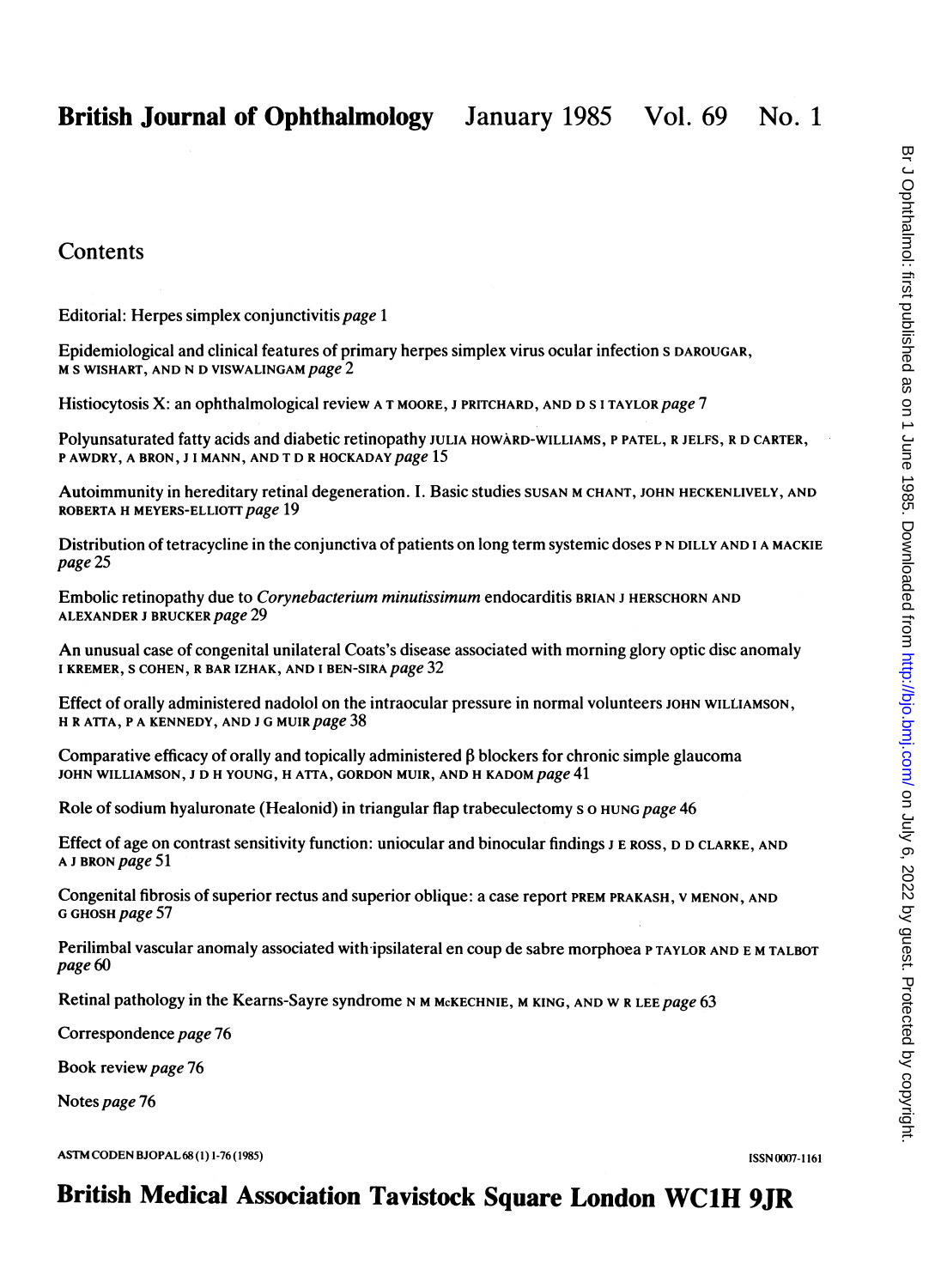# British Journal of Ophthalmology February 1985 Vol. 69 No. 2



Damage to the corneal endothelium during Nd/YAG photodisruption M G KERR MUIR AND ES SHERRARD page 77

In vitro studies with <sup>a</sup> pulsed neodymium/YAG laser <sup>s</sup> VENKATESH, <sup>S</sup> GUTHRIE, W <sup>S</sup> FOULDS, W <sup>R</sup> LEE, F R CRUICKSHANK, AND R T BAILEY page 86

Thermal lens measurements in the cornea SHALINI VENKATESH, SHEENA GUTHRIE, FRANCIS R CRUICKSHANK, RAYMOND T BAILEY, WALLACE S FOULDS, AND WILLIAM R LEE page 92

Giant retinal tears after central vitrectomy DAVID MeLEOD page 96

Glaucoma triple procedure of extracapsular cataract extraction, posterior chamber lens implantation, and trabeculectomy S P B PERCIVAL page 99

Anterior chamber angle in the exfoliation syndrome PETER K WISHART, GEORGE L SPAETH, AND EFFIE M PORYZEES page 103

A randomised prospective study on treatment of central retinal vein occlusion by isovolaemic haemodilution and photocoagulation LUTZ L HANSEN, PETERIS DANISEVSKIS, HANS-R ARNTZ, GERD HÖVENER, AND MICHAEL WIEDERHOLT page 108

Ocular hypotensive effect of late pregnancy with and without high blood pressure CALBERT <sup>I</sup> PHILLIPS AND SHEILA M GORE page 117

Efficacy in anterior uveitis of two known steroids and topical tolmetin <sup>J</sup> A DUNNE, N JACOBS, A MORRISON, AND D J GILBERT page 120

Studies on retinitis pigmentosa in man. II. Erythrocyte osmotic fragility A A HUSSAIN AND M J VOADEN page 126

Contrast attenuation characteristics of iris clipped intraocular lens implants in situ ROBERT F HESS, GEORGE C WOO, AND PAUL D WHITE page 129

Impaired contrast sensitivity in diabetic patients with and without retinopathy: a new technique for rapid assessment <sup>S</sup> DELLA SALA, G BERTONI, L SOMAZZI, <sup>F</sup> STUBBE, AND A <sup>J</sup> WILKINS page 136

Gas gangrene infection of the eyes and orbits GERARD W CROCK, WILSON J HERIOT, PATTABIRAMAN JANAKIRAMAN, AND JOHN M WEINER page 143

Experimental ocular siderosis after extrabulbar administration of iron K GERKOWICZ, M PROST, AND M WAWRZYNIAK page 149

Book reviews page 154

Notes page 156

ASTM CODEN BJOPAL 69 (2) 77-156 (1985) ISSN (KRS)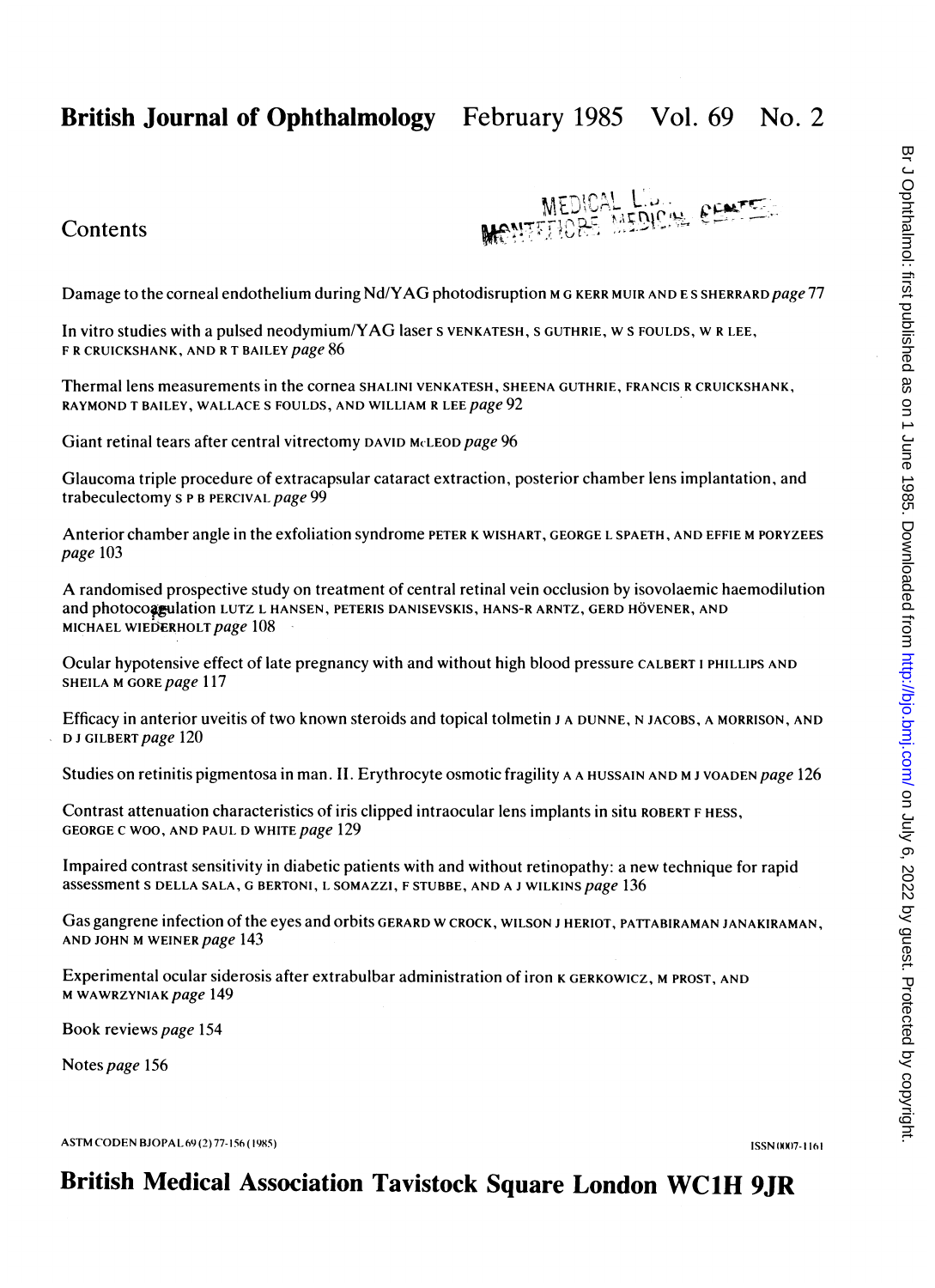Photocoagulation for peripheral neovascularisation in diabetes D <sup>V</sup> INGLESBY, G6 TURNER, W <sup>E</sup> SCHULENBURG, AND E M KOHNER page 157

Physiological and pathobiological significance of ocular glycoproteins. I. Studies using fluorescein labelled glycine max A <sup>I</sup> AHMED AND A H <sup>S</sup> RAHI page 162

Assessment of immunological techniques in the diagnosis and prognosis of ocular malignant melanoma ALISTAIR <sup>J</sup> COCHRAN, WALLACE <sup>S</sup> FOULDS, BERTIL E DAMATO, GRAHAM E TROPE, LINDSAY MORRISON, AND WILLIAM R LEE page 171

Pre-enucleation irradiation of uveal melanoma DEVRON H CHAR AND THEODORE L PHILLIPS page 177

Malignant melanoma of the eyelid skin: histopathology and behaviour A GARNER, L KOORNNEEF, A LEVENE, AND J R O COLLIN page 180

Capnocytophaga keratitis THOMAS <sup>J</sup> ROUSSEL, MICHAEL <sup>S</sup> OSATO, AND KIRK R WILHELMUS page 187

Gentamicin-resistant Pseudomonas endophthalmitis after penetrating keratoplasty MICHAEL S INSLER, H DWIGHT CAVANAGH, AND LOUIS A WILSON page 189

Granulomatous uveitis in neurological disease DAVID M BACHMAN, A RALPH ROSENTHAL, AND ADRIAN B BECKINGSALE page 192

Morphological variation of Dalen-Fuchs nodules in sympathetic ophthalmia MICHAEL REYNARD, RALPH S RIFFENBURGH, AND DON S MINCKLER page 197

Seasonal variation of acute anterest uver a differences between HLA-B27 positive and HLA-B27 negative disease ROLAND EBRINGER, LAURINE WHITE, RICHARD McCOY, BRIAN TAIT page 202

Pupillary constriction to darkness michael: I paice, h stanled thompson, g frank judisch, and SURFACE AND ESSINGER, LAURINE WHITE TRICHARD MCOT

Serum antibody level to S-antigen in children with chronic uveitis RISTO <sup>J</sup> UUSITALO, JOHAN STJERNSCHANTZ, KAJ MAHLBERG, DALE S GREGERSON, HANNU UUSITALO, THOMAS TALLBERG, AND ARTO PALKAMA page 212

Penetration of timolol eye drops into human aqueous humour: the first hour CALBERT <sup>I</sup> PHILLIPS, R SHAYLE BARTHOLOMEW, ANTHONY M LEVY, JEFFREY GROVE, AND ROGER VOGEL page 217

Possible cataractogenic effect of radionuclides deposited within the eye from the blood stream T P GRIFFITH, ANTOINETTE PIRIE, AND JANET VAUGHAN page 219

Ocular dominance, reading, and spelling ability in schoolchildren <sup>s</sup> P NEWMAN, <sup>J</sup> F WADSWORTH, R ARCHER, AND R HOCKLY page 228

Blue light hazard and aniridia RICHARD V ABADI AND CHRISTINE M DICKINSON page 233

Obituary page 236

Notes page 236

ASTM CODEN BJOPAL 69 (3) 157-236 (1985) **ISSN 0007-1161** ISSN 0007-1161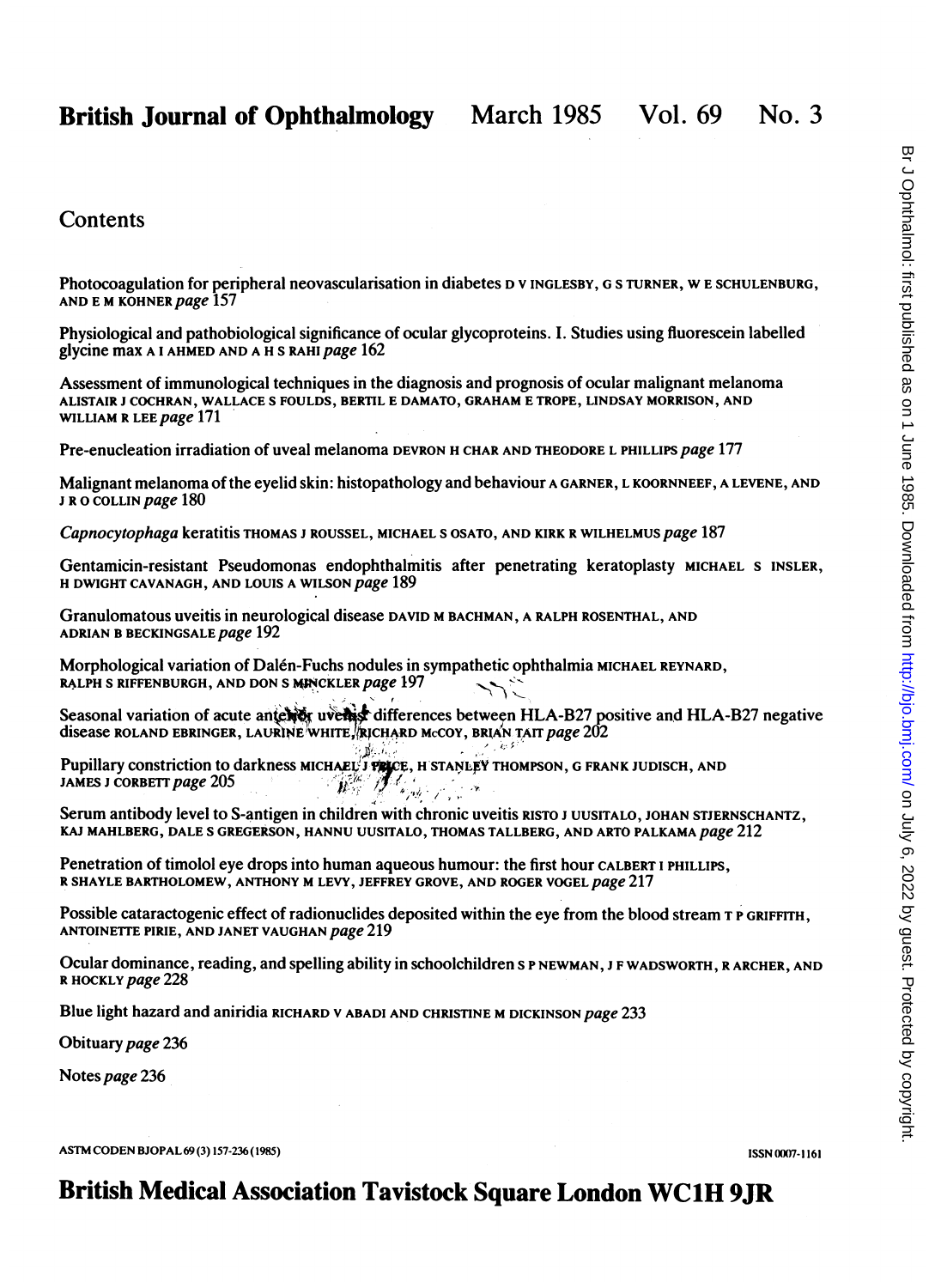

Do we need <sup>a</sup> retinal pigment epithelium (or choroid) for the maintenance of retinal apposition? WALLACE S FOULDS page 237

Retinal function of the diabetic retina after argon laser photocoagulation assessed electroretinographically I PERLMAN, M GDAL-ON, B MILLER, AND S ZONIS page 240

Silicone oil keratopathy: indications for keratoplasty W H BEEKHUIS, G VAN RIJ, AND R ŽIVOJNOVIĆ page 247

Electroretinographic studies following vitrectomy and intraocular silicone oil injection TRAVIS A MEREDITH, DELWIN T LINDSEY, HENRY <sup>F</sup> EDELHAUSER, AND ARNOLD <sup>I</sup> GOLDMAN page 254

Long-term outcome of primary acute angle-closure glaucoma ROBERT DAVID, ZVI TESSLER, AND YUVAL YASSUR page 261

Prevalence of posterior subcapsular lens opacities in patients with retinitis pigmentosa GERALD A FISHMAN, ROBERT J ANDERSON, AND PETER LOURENCO page 263

Treatment of trichiasis with a lid cryoprobe R L C JOHNSON AND <sup>J</sup> R 0 COLLIN page 267

Large bimedial rectus recessions in congenital esotropia SUSAN M SZMYD, LEONARD B NELSON, JOSEPH H CALHOUN, AND CAROL SPRATT page 271

Prostaglandin levels in human vitreous MATTHEW A THOMAS, GUY E O'GRADY, AND STEPHEN L SWARTZ page 275

Lipaemia retinalis in <sup>a</sup> 29-day-old infant with type <sup>1</sup> hyperlipoproteinaemia <sup>S</sup> HAYASAKA, <sup>T</sup> FUKUYO, M KITAOKA, H SUZUKI, K OMURA, Y KONDO, AND M NAKAGAWA page 280

Clinical trials of vitamin  $B<sub>s</sub>$  and proline supplementation for gyrate atrophy of the choroid and retina <sup>S</sup> HAYASAKA, <sup>T</sup> SAITO, H NAKAJIMA, 0 TAKAHASHI, K MIZUNO, AND K TADA page 283

Xenon arc photocoagulation for treatment of subluxation of lens <sup>P</sup> A LAMBA, D SANTOSH KUMAR, AND ANITA ARORA page 291

Schistosomotic choroiditis. I. Funduscopic changes and differential diagnosis FERNANDO ORtFICE, CARLOS JORGE RODRIGUES SIMAL, AND JOSÉ EYMARD HOMEM PITTELLA page 294

Schistosomotic choroiditis. II. Report of first case JOSÉ EYMARD HOMEM PITTELLA AND FERNANDO ORÉFICE page 300

White thrombi in massive subchoroidal haemorrhage: indicators of the site of its origin and of the mechanism of its control <sup>J</sup> REIMER WOLTER page 303

Case of true cyclopia HANNA <sup>J</sup> GARZOZI AND SUSAN BARKAY page 307

Changing pattern of childhood blindness in Saudi Arabia KHALID <sup>F</sup> TABBARA AND IHSAN A BADR page 312

Obituary page 316

Book review page 316

Correction page 316

ASTM CODEN BJOPAL 69 (4) 237-316 (1985) **ISSN (007-1161 ISSN (007-1161**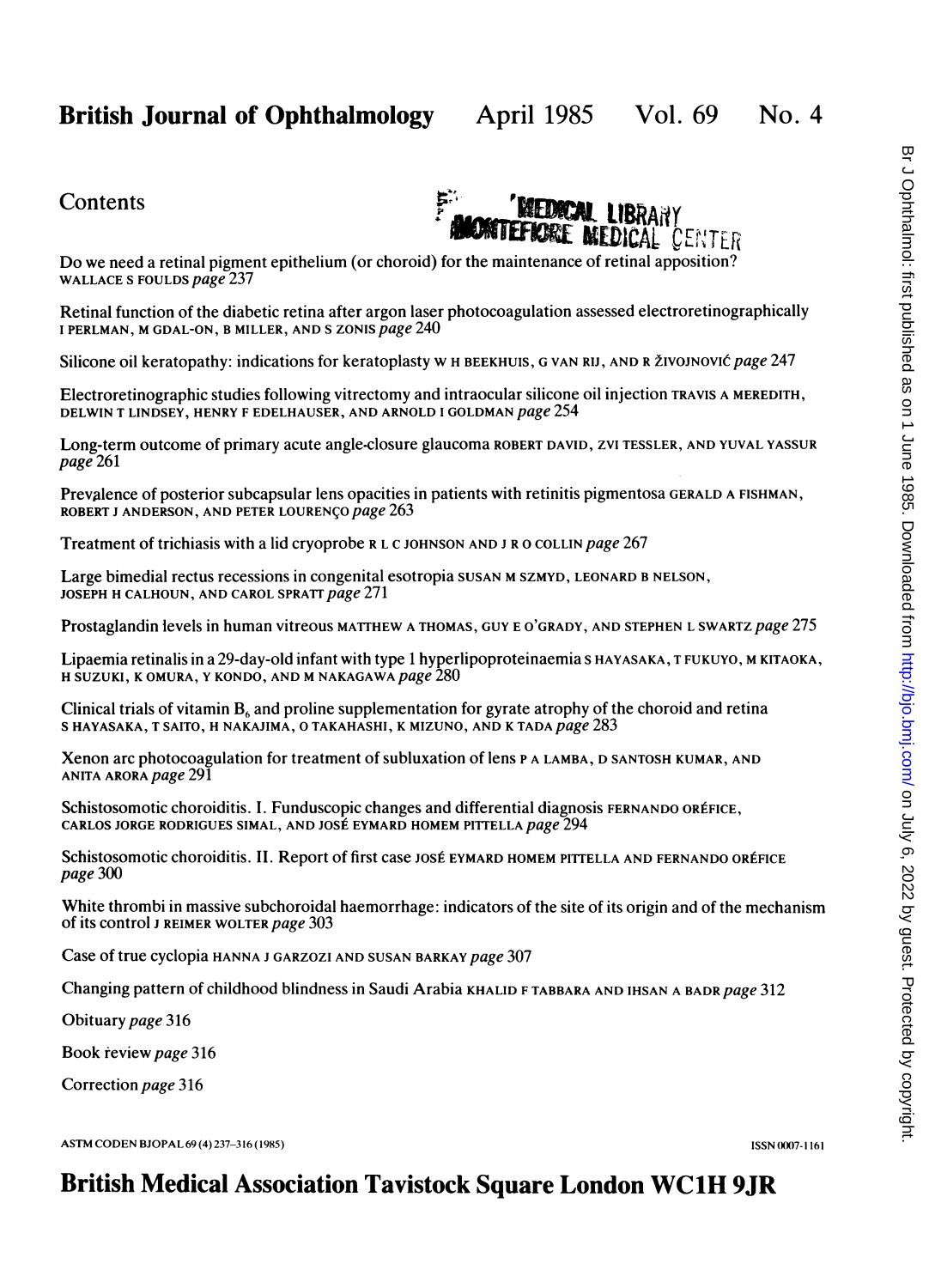The eye and the seatbelt in Wessex N F HALL, A M DENNING, A R ELKINGTON, AND PJ COOPER page 317

Multiple cotton wool spots following bone marrow transplantation for treatment of acute lymphatic leukaemia B GLOOR, A GRATWHOL, H HAHN, S KRETZSCHMAR, Y ROBERT, B SPECK, AND B DAICKER page 320

A clinical, psychophysical, and electroretinographic survey of patients with autosomal dominant retinitis pigmentosa <sup>A</sup> <sup>L</sup> LYNESS, W ERNST, M <sup>P</sup> QUINLAN, <sup>G</sup> M CLOVER, <sup>G</sup> <sup>B</sup> ARDEN, <sup>R</sup> M CARTER, <sup>A</sup> <sup>C</sup> BIRD, AND <sup>J</sup> <sup>A</sup> PARKER page 326

A genetic linkage study of <sup>a</sup> kindred with X-linked retinitis pigmentosa <sup>s</sup> <sup>S</sup> BHATTACHARYA, <sup>J</sup> <sup>F</sup> CLAYTON, P S HARPER, G W HOARE, M R JAY, A L LYNESS, AND A F WRIGHT page 340

Control of postoperative astigmatism A D ATKINS AND M J ROPER-HALL page 348 ા પંચ

Control of astigmatism after surgery and trauma: a new technique M J ROPER-HALL AND A D ATKINS page 352

Comparison between the complications of cataract surgery following local anaesthesia with short stay and general anaesthesia with a five-day hospitalization STEPHEN A VERNON AND HUNG CHENG page 360

Retrospective study of 67 cases of secondary pars plana posterior capsulotomy N MASHHOUDI AND J L PEARCE page 364

Argon laser iridotomy <sup>R</sup> A HARRAD, K <sup>P</sup> STANNARD, AND <sup>J</sup> <sup>S</sup> SHILLING page 368

Epithetial morphological response to soft hydrogel contact lenses J P G BERGMANSON, C MONTAGUE RUBEN, AND L W-F CHU page 373

Measurement of total IgE antibody levels in lacrimal fluid of patients suffering from atopic and non-atopic eye disorders. Evidence for local IgE production in atopic eye disorders? v AALDERS-DEENSTRA, <sup>P</sup> T M KOK, AND P L B BRUYNZEEL page 380

Prevalence of chlamydial eye infection in patients attending an eye clinic, <sup>a</sup> VD clinic, and in healthy persons ROLF RÖNNERSTAM, KENNETH PERSSON, HOLGER HANSSON, AND KAY RENMARKER page 385

Common causes of blindness in Zaire <sup>L</sup> KAYEMBE page 389

Massive juvenile ossifying fibroma of maxillary sinus with orbital involvement JERRY A SHIELDS, ROBERT G PEYSTER, STEVEN D HANDLER, JAMES <sup>J</sup> AUGSBURGER, AND JAMES KAPUSTIAK page 392

Correspondence page 396

Note page 396

Book review page 396<br>Note page 396 MEDICAL LURARY CENTER

ASTM CODEN BJOPAL 69 (4) 317-396 (1985) **ISSN 0007-1161** ISSN 0007-1161